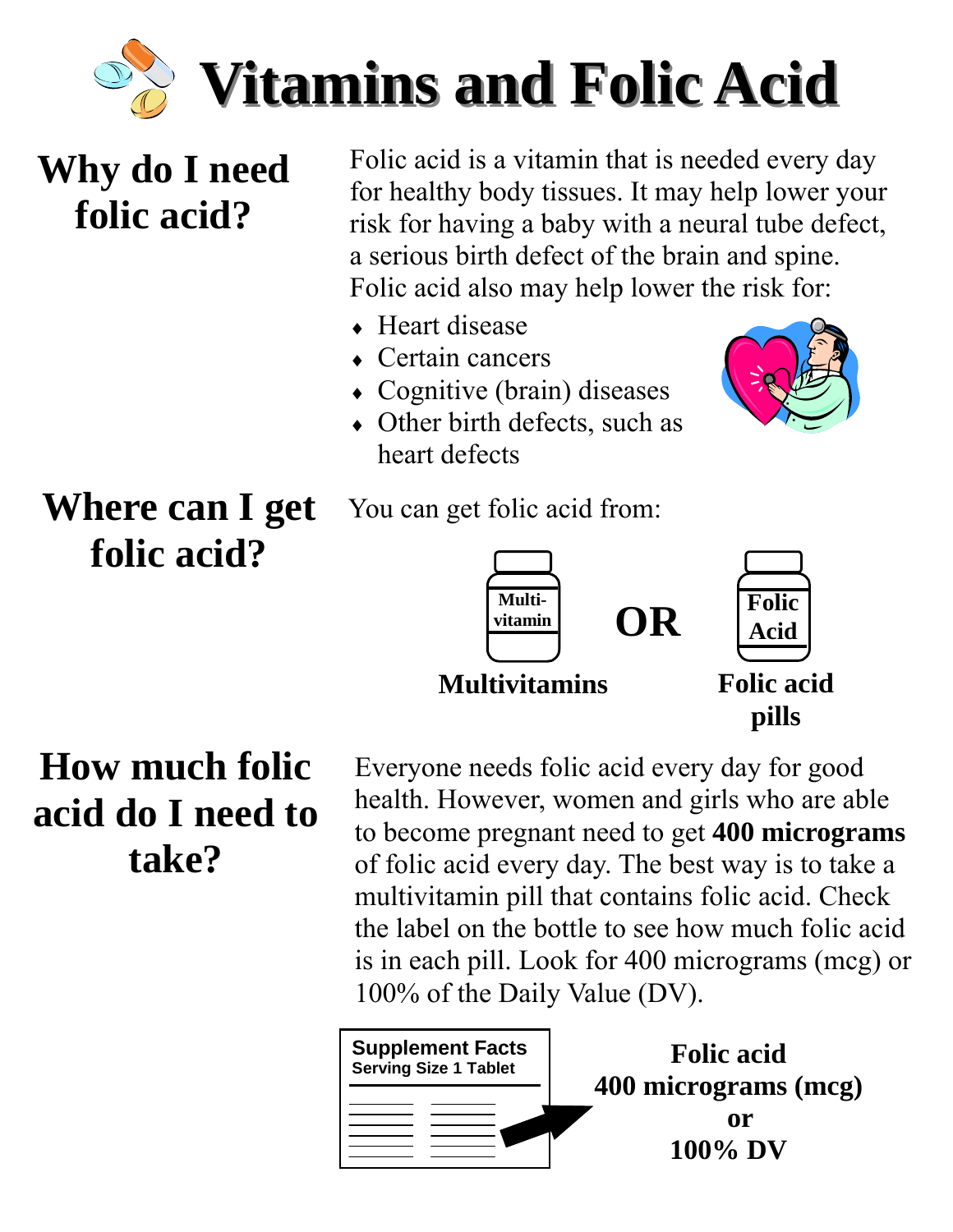

#### **Some women have trouble taking vitamins. But there are some things you can do to make it easy for you to take a vitamin pill every day!**

**Can't swallow a pill?**

Folic acid pills are smaller than multivitamins and may be easier to swallow. Or try chewable vitamins that you don't have to swallow whole!

**Can't remember to take a vitamin every day?** 

Put the bottle in a place where you see it each day.







Next to your toothbrush

Near the alarm clock Near birth control pills or medicines

|          | <b>Do vitamins upset your</b> Try taking your multivitamin |
|----------|------------------------------------------------------------|
| stomach? | after a meal or before bedtime,                            |
|          | or try folic acid pills.                                   |

**Do you think vitamins cost too much?**

Try store brands that cost less than name brands, or take folic acid pills, which may cost less than a penny a pill!

**Do you think vitamins cause weight gain?**

They don't. Vitamins can give you the nutrients you need to stay healthy and active!



**FOLIC** 

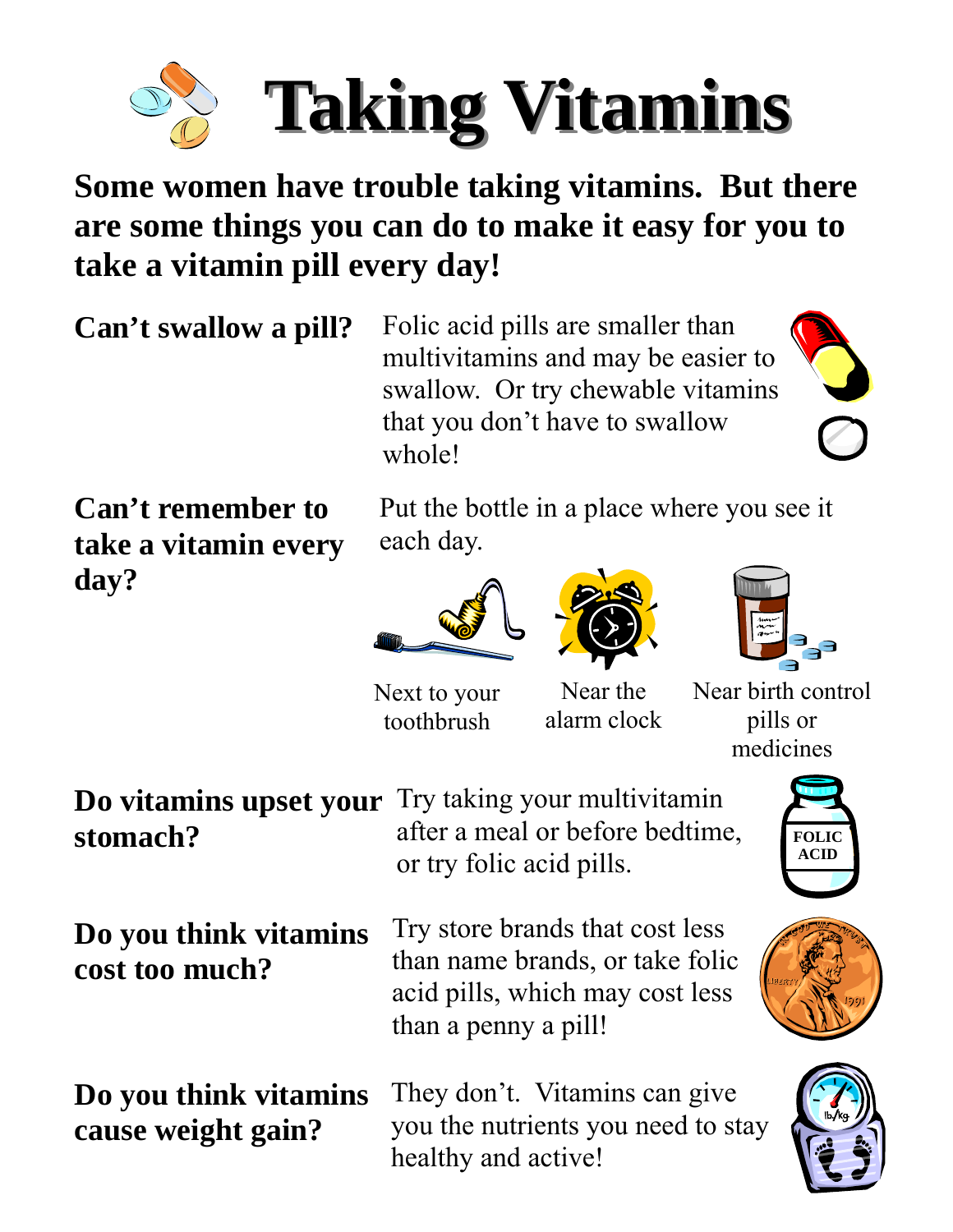# **Folic Acid and Fortified Foods Folic Acid and Fortified Foods**

### *Fortified Facts...*

Since 1998, all *enriched* cereal grain products have had extra folic acid added to them. This is done to help women get more folic acid to help reduce their risk of having a baby with a neural tube defect.

### *What foods have folic acid added to them?*

*Enriched* grains and foods made from *enriched* grains have folic acid added to them. These foods say "enriched" on the label. Check the Nutrition Facts panel or ingredients list to see if folic acid has been added to the food. Here are some types of foods that are usually fortified with folic acid:



### *How can I add more of these foods to my diet?*

It's easy! Try eating a bowl of fortified cereal every day, or a side dish of rice or pasta at lunch or dinner. Here are some foods and the amount of folic acid they provide:

Fortified cereal

 ½ to 1⅓ cups has **100 to 400 micrograms (check the label)** 

Enriched rice, cooked 1 cup has **95 micrograms**

Enriched spaghetti, cooked 1 cup has **90 micrograms**



Enriched flour tortilla (10-inch diameter) 1 tortilla has **80 micrograms**

Enriched bread, white 2 slices have **30 micrograms**



# **Smart Tip…**



To get your day's worth of folic acid, eat a bowl of a fortified cereal that provides 400 micrograms (mcg) or 100% of the Daily Value (DV) for folic acid per serving.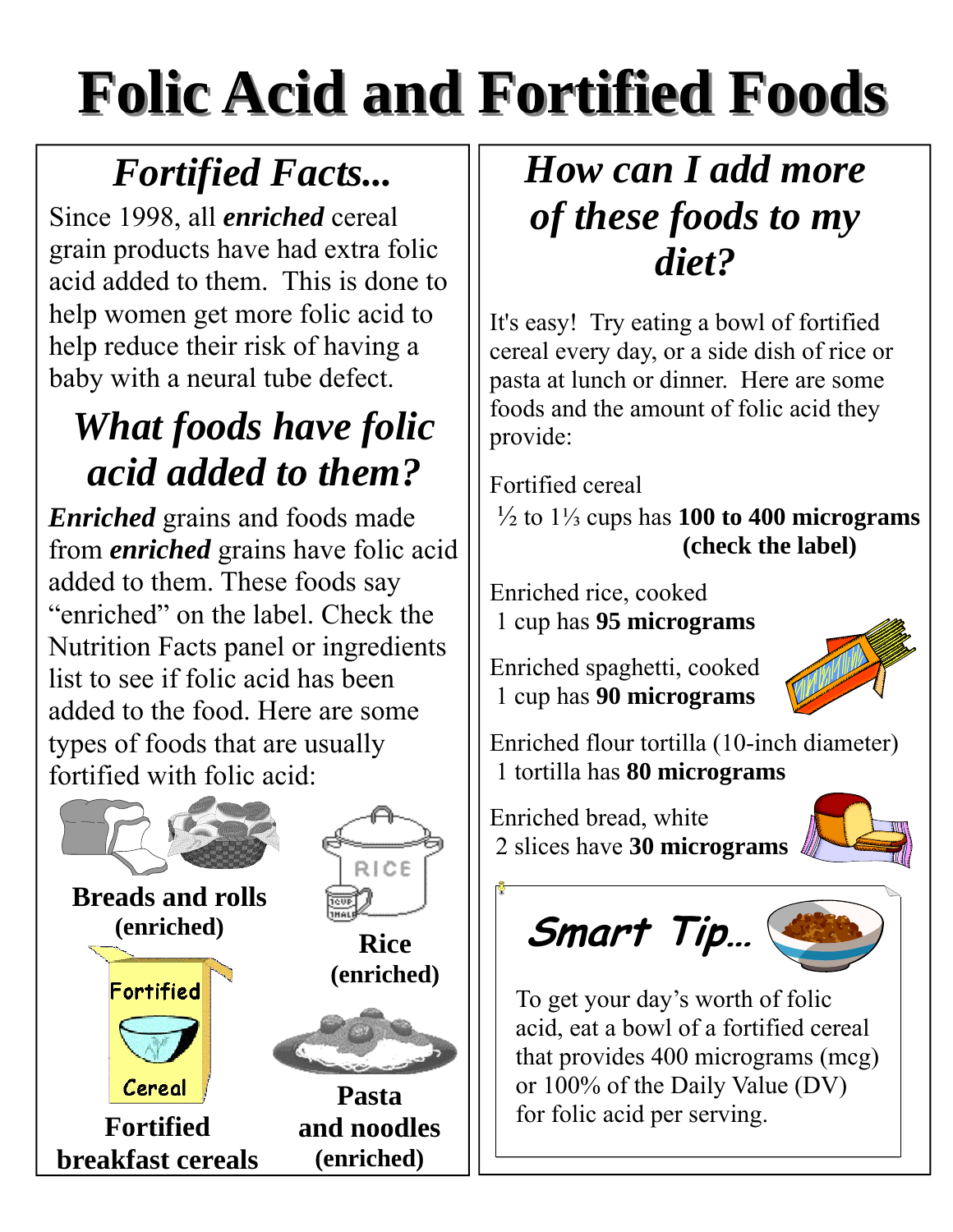# **Food Folate Food Folate**

### *Is food folate the same as folic acid?*

"Food folate" is the form of the vitamin found naturally in some foods. "Folic acid" is the man-made form used in vitamins and added to enriched grain foods. Sometimes the term "folate" is used to describe both forms of the vitamin.

### *Does food folate alone help reduce the risk of neural tube defects?*

Eating **food folate** alone has not been proven to reduce the risk for neural tube defects. Studies have shown that 400 micrograms of folic acid (from a vitamin pill or enriched grain food) may help reduce your risk. But food folate is also important! Women with low levels of folate in their blood may be at increased risk for having a baby with a neural tube defect. Eating a healthy diet that includes foods rich in folate can help keep your blood folate levels from getting too low.

### *What foods have food folate in them?*

Most foods rich in food folate are plant-based foods, like:

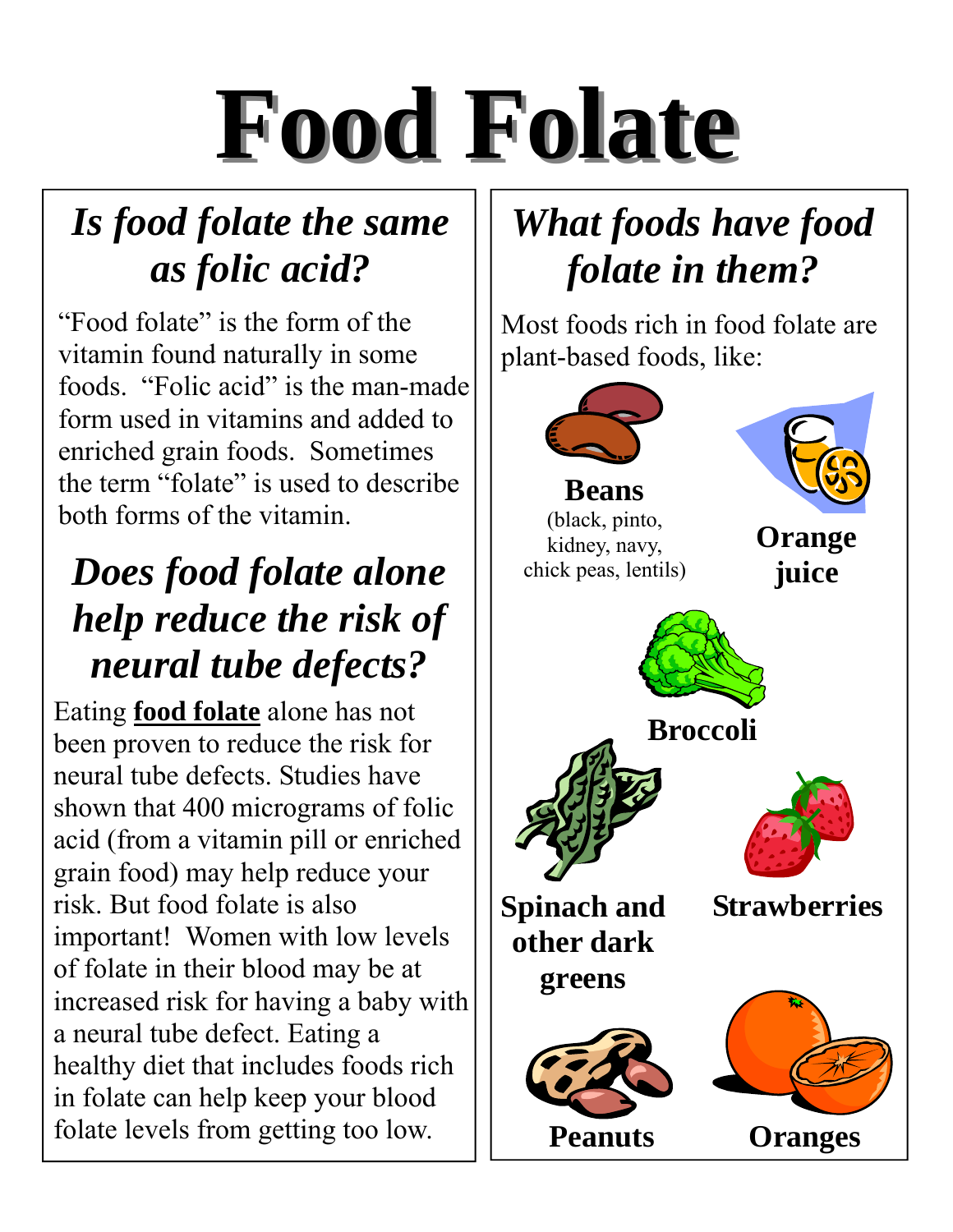## **Folic Acid Content Folic Acid Content**  of Selected Foods and **Vitamin Supplements Vitamin Supplements**









| Food                                                                 | <b>Serving size</b>                 | <b>Synthetic</b><br>folic acid<br>(micrograms) |
|----------------------------------------------------------------------|-------------------------------------|------------------------------------------------|
| Multivitamin containing folic acid                                   | 1 pill                              | $400^{1}$                                      |
| Folic acid supplement or $pill^2$                                    | 1 pill                              | 400-800                                        |
| Fortified ready-to-eat cereal <sup>3</sup>                           | $\frac{1}{2}$ to $\frac{1}{3}$ cups | 100-400                                        |
| Rice, white, enriched, cooked                                        | $1 \text{ cup}$                     | 95                                             |
| Spaghetti, enriched, cooked                                          | $1 \text{ cup}$                     | 90                                             |
| Tortilla, flour, enriched, soft                                      | 1, 10-inch diameter                 | 80                                             |
| Grits, enriched, cooked                                              | $\frac{1}{2}$ cup                   | 40                                             |
| Toaster pastry                                                       |                                     | 40                                             |
| Bagel, enriched                                                      | 1, 3-inch diameter                  | 30                                             |
| Breads, rolls, biscuits, muffins,<br>English muffin (half), enriched | $\sim$ 1 piece                      | 15                                             |
| Crackers, saltine, enriched                                          | $\sim$ 5 crackers                   | 15                                             |
| Breaded or batter-fried meats and fish (using<br>enriched flour)     | 3 ounces                            | $5 - 15$                                       |

<sup>1</sup> This is the typical folic acid content of multivitamins. Check the "Supplement Facts" label to be sure.

 $2$  The content of folic acid supplements vary. Choose a folic acid supplement that contains 400 micrograms folic acid per pill.

<sup>3</sup> Some fortified cereals contain 400 micrograms of folic acid per serving. Check the Nutrition Facts label on the cereal box and look for a cereal that provides "100% Daily Value" for folate or folic acid.

*Reference: J Am Diet Assoc. 2000; 100:88-94.*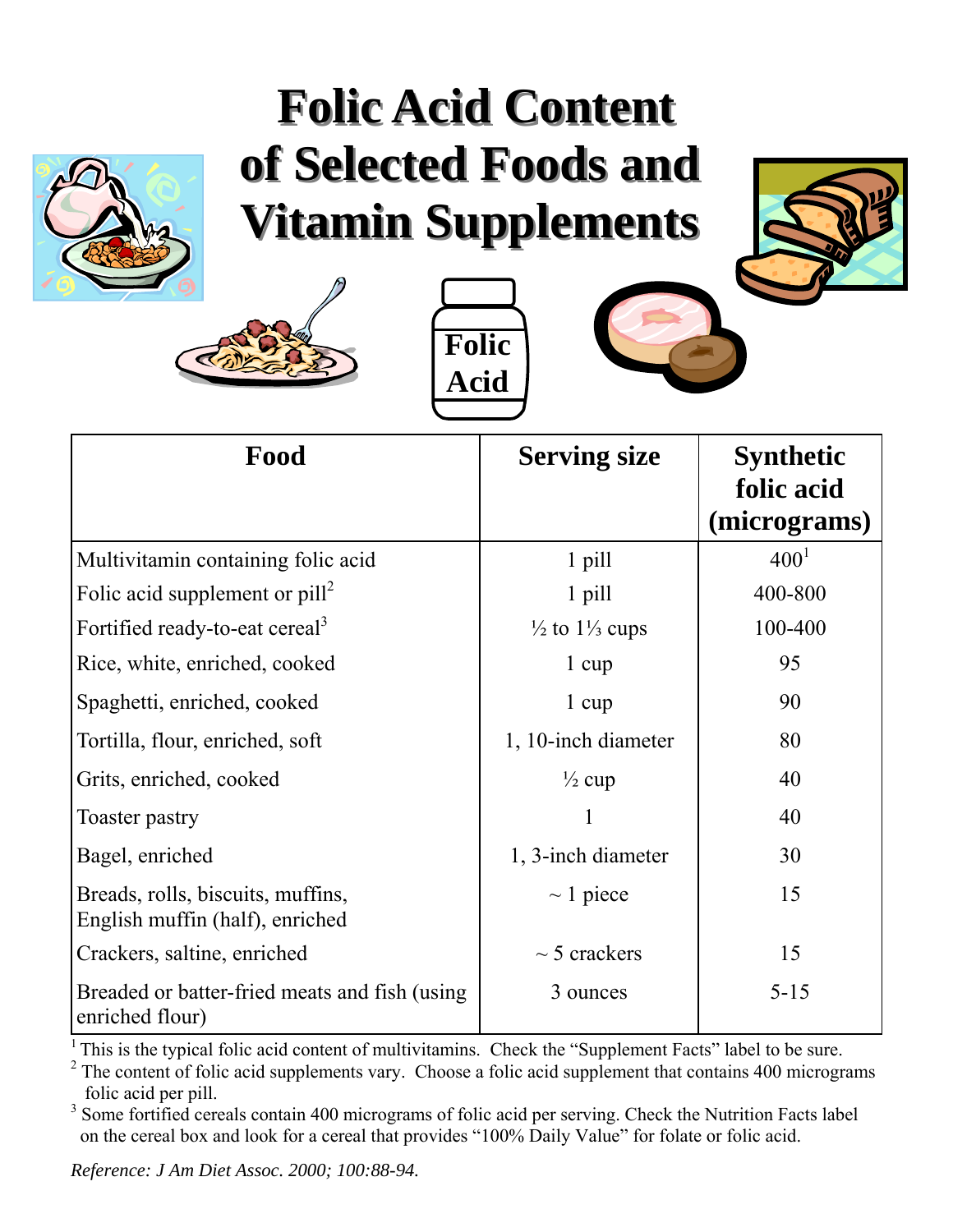

### Folic Acid May Help Reduce Birth Defect Risk

#### Folic acid may help reduce the risk for neural tube defects, a serious birth defect.

The **neural tube** is the part of the baby that forms the brain and spinal cord. It develops during the first month of pregnancy. If the neural tube doesn't develop properly, mild to severe birth defects can occur. **Spina bifida** (shown below) is the most common type of neural tube defect.



#### Who is at risk?

**All women** who can become pregnant are at risk for having a baby with a neural tube defect. However, **Hispanic/Latina women** are at higher risk compared to white or black women.

#### What can women do?

Taking **400 micrograms (mcg) of the vitamin folic acid (a "good acid") every day** (the amount found in most multivitamin pills) may help reduce a woman's risk of having a baby with a neural tube defect. As soon as a woman, teenager, or younger girl is able to become pregnant, she should begin taking this vitamin **every day**.

#### How much risk reduction can folic acid possibly provide?

You may help reduce your risk by **50 to 70 percent if you take 400 micrograms of folic acid every day.** That way, if you get pregnant **by surprise** your baby is protected.

More than half of all pregnancies in the United States are unplanned; therefore, it is important that you **take this vitamin every day**. Once you become pregnant it may be **too late** to reduce your risk.



#### The Institute of Medicine

**recommends:** All women who can become pregnant consume **400 micrograms of the vitamin folic acid every day** by taking supplements and/or eating foods fortified with this vitamin.

Eating foods that are good sources of this vitamin, such as orange juice, dark green leafy vegetables, dried beans and strawberries, also is recommended.

Follow this recommendation to ensure that if you become pregnant you already may have helped reduce your risk of having a baby with a neural tube defect.